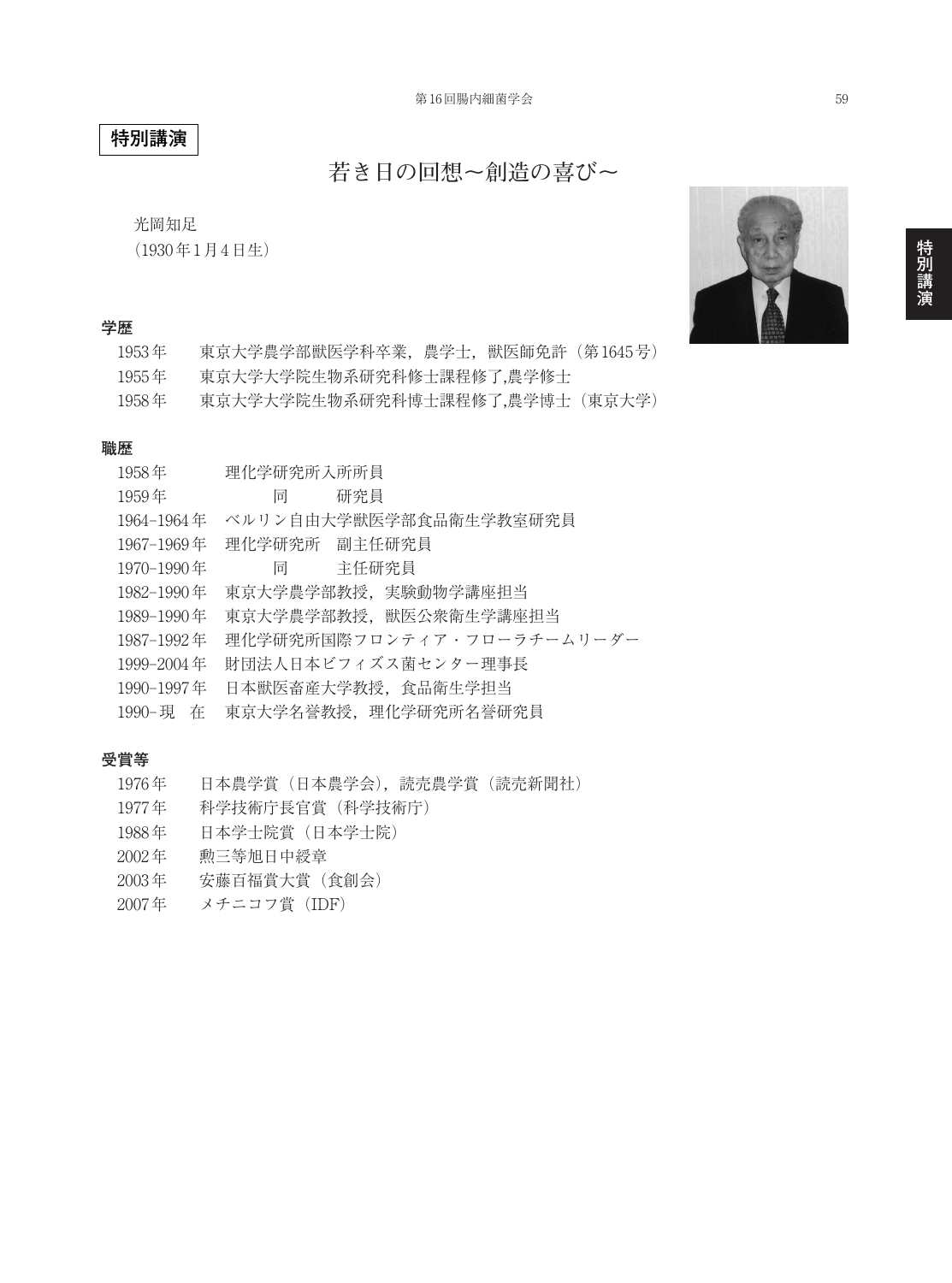## **若き日の回想~創造の喜び~**

### 光岡知足 東京大学名誉教授

**出生から天職を決めるまで:**私は,生まれつき内気であった.小学校時代は,独りで,絵・ポスタ ー・書の制作,昆虫標本・模型の製作に熱中した.成蹊高校尋常科に入学し,よき師友に出会い,草川 信先生により「西洋音楽」に開眼,中村草田男先生から『純粋に生きる尊さ』を教わり,これが,私の 終生の信条となった.敗戦とともに授業が再開され,植物学の前川文夫先生の講義に深い感銘を受け, 研究を一生の仕事にしたいと考えた.高等科理科に進学し,人生に悩んだが,その時,私の心を支えて くれたのは河合栄治郎の「学生に与う」と矢内原忠雄先生の言葉であった.早春の朝,市川国府台栗山 の森の中をさまよい歩き、それまでの自分の人生を振り返ると、不思議と心が癒され、私の心に神と自 然に対する感謝の念が湧き溢れ,回心した.またその頃,べートーヴェンの音楽の深い精神性に感動し, ヴァイオリン演奏を岩崎洋三先生に師事した.1950年東大畜産学科に入学し,再びよき師友にめぐり合 うことができ,大学院に進学し研究者となることを決心した.

**研究生活:**大学院で,家畜細菌学教室に入室し,越智勇一先生の指導を受けたことが,私の人生を決 定づけた.越智先生から「腸内フローラに関する研究」のテーマをいただき,BL培地を開発,成人の腸 内にビフィズス菌が優勢菌として検出されることを発見,これが今日までの研究の基礎となった.理研 に入所,国際誌に論文発表,1964年から2年間のベルリン留学により海外のよき研究者と知己を得,そ の後の研究に計り知れない恩恵を受けた.帰国後,多菌株接種装置および腸内フローラの培養法を開発, ヒトと動物の腸内フローラの分類と生態を明らかにし、仮説"腸内フローラと健康"を提唱,さらに, ヒトの腸内フローラの安定性・個人差・年齢差,腸内細菌の伝播・定着様式などの生態学的法則を明ら かにし、新しい学問分野"腸内細菌学"を開拓した. 次いで、発酵乳・オリゴ糖の効用を発見し, "バイ オジェニックス"を提唱した.

**創造と研究者の生き方:**創造には,直観が重要な要因となる.直観は,純粋な心で,強靭な忍耐力を もって真理を探求する過程で突如として現れる不思議な現象である. 現実社会においては、虚偽・不 正・隠蔽・詐欺・責任回避が横行している.最近,研究においても,杜撰・虚偽・捏造・改ざん・盗用 などが目立っている.しかし、研究者たるものは、清廉潔白に徹せねばならない.私は『創造の成果は, 純粋な心で,努力を重ねた結果,授けられるものである』と確信している.